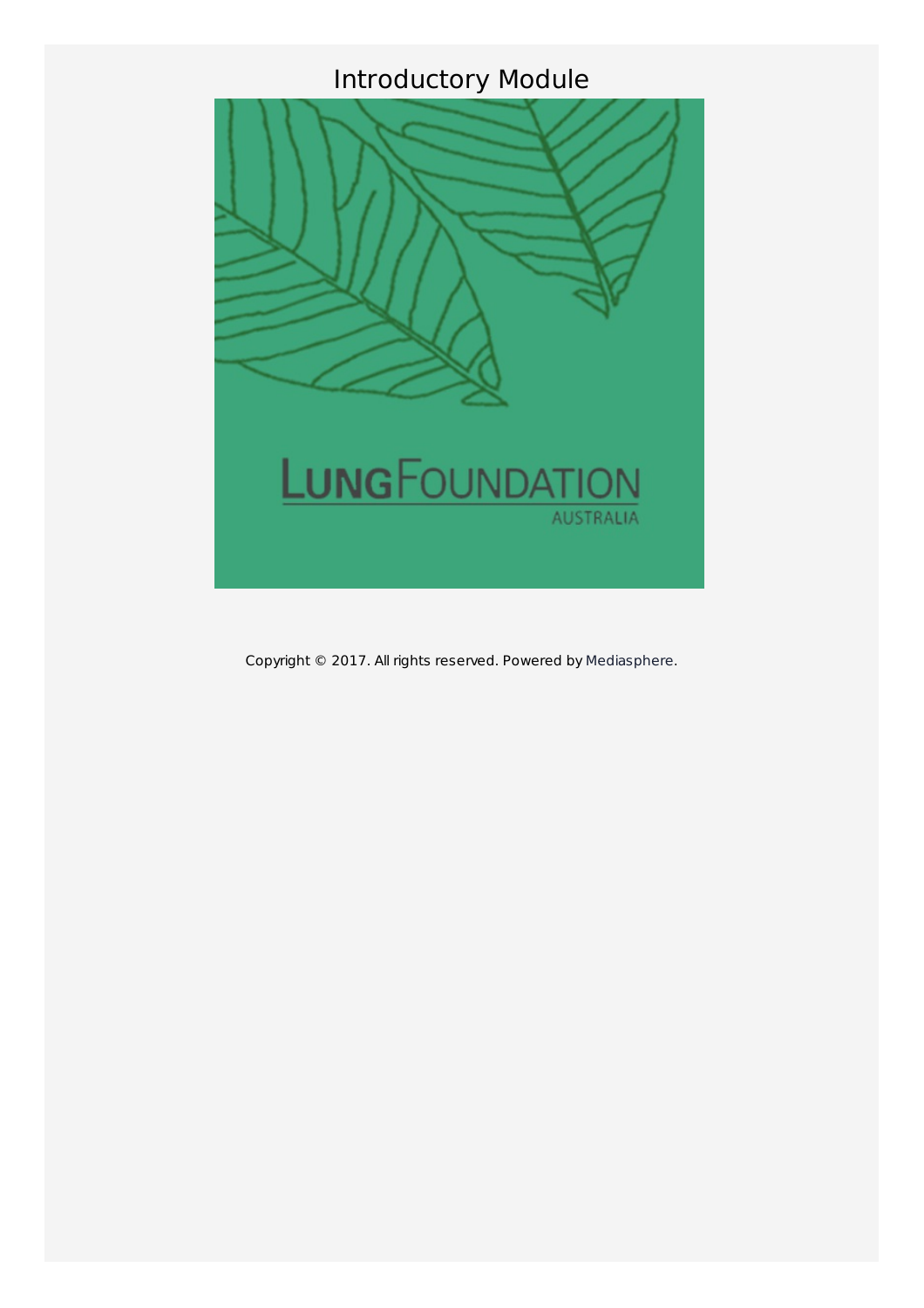## Welcome from the Lung Foundation CEO **CEO's Welcome to C.O.P.E. COPD. Online. Patient. Education.**

Welcome to Lung Foundation Australia's C.O.P.E. - COPD. Online. Patient. Education program. This free-to-access web-based resource was developed in partnership with the BUPA Health Foundation and in consultation with expert clinicians and patients, carers and consumers.

The purpose of the C.O.P.E. program is to enable patients who do not have access to a pulmonary rehabilitation program to be able to undertake the educational component of pulmonary rehabilitation from their comfort of their own homes.

Pulmonary rehabilitation is a program that usually consists of 6-8 weeks of exercise and education. These exercise and education sessions are based on the best evidence and designed especially for people with chronic lung conditions to better manage symptoms and stay well and out of hospital. Access to pulmonary rehabilitation is limited with fewer than 10% of patients undertaking this life-changing program.



The C.O.P.E. program has been designed for people living with a lung disease, specifically COPD. It would ideally be used in conjunction with an exercise program supervised by a suitably qualified exercise professional. The content

has been based on the "Better Living with COPD – a Patient Guide" which was developed in partnership with Lung Foundation Australia and Queensland Health.

We sought input from a diverse range of potential users during the development of this site and this has resulted in an easy-to-use, interactive and informative program. You will be able to download and print important resources, watch videos and be linked to further information on topics that may be of specific interest to you. As you continue through this introductory module you will learn more about Lung Foundation Australia, our COPD National Program and how to navigate your way around this website and the learning modules.

We welcome any feedback to help us identify whether you found the resource useful or ideas on how to make it better. Please provide this feedback by completing the survey at the end of each of the five modules or if you prefer, via email, to [enquiries@lungfoundation.com.au](mailto:enquiries@lungfoundation.com.au).

Ongoing funding for initiatives such as this, require Lung Foundation Australia to demonstrate that the education has an impact. Please help us to show the benefit of this training by completing the short before and after questionnaires.

I am proud to present the C.O.P.E. program and I hope you find it informative and engaging.

Sincerely,

 $dlnaln$ 

Heather Allan Chief Executive Officer, Lung Foundation Australia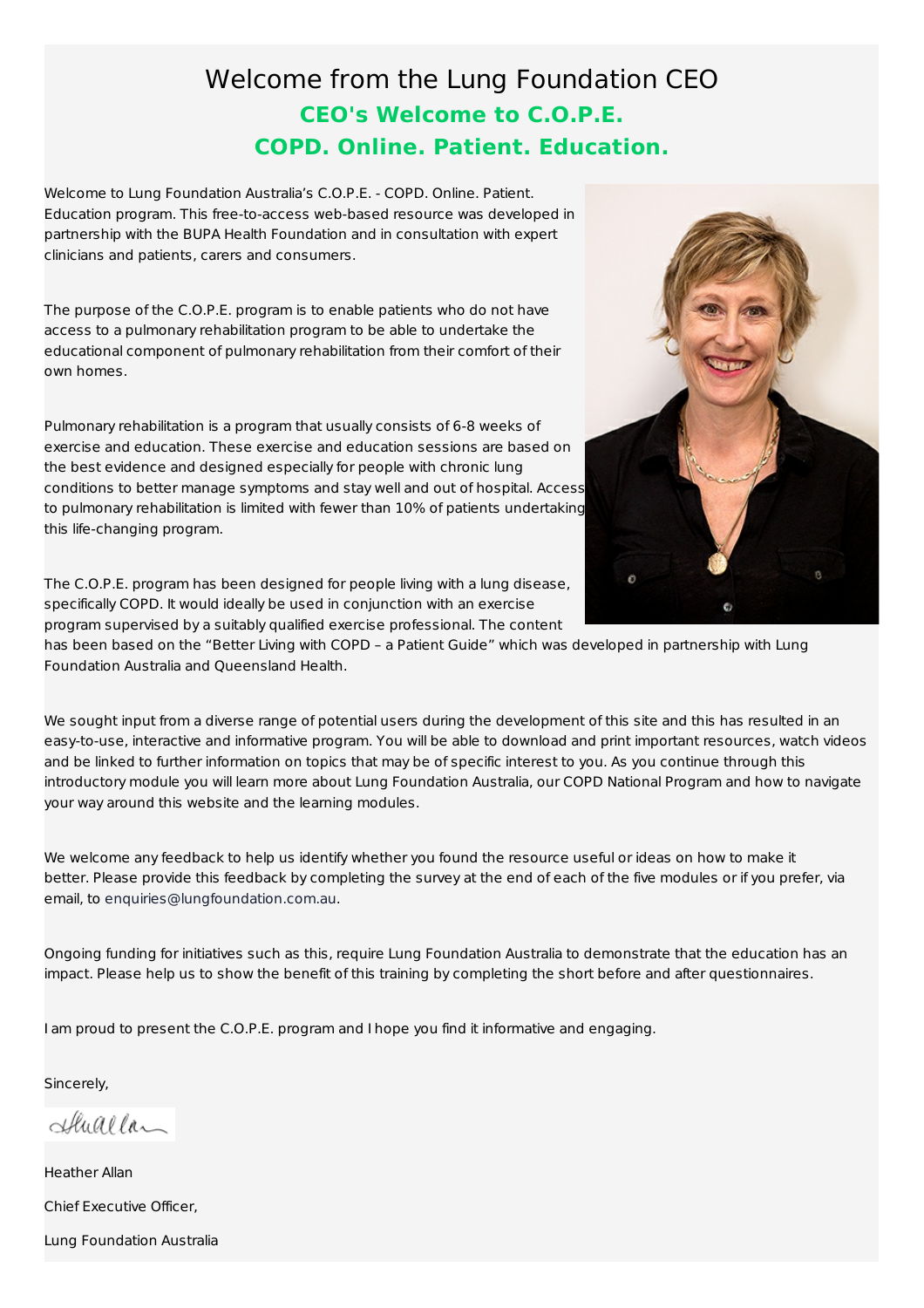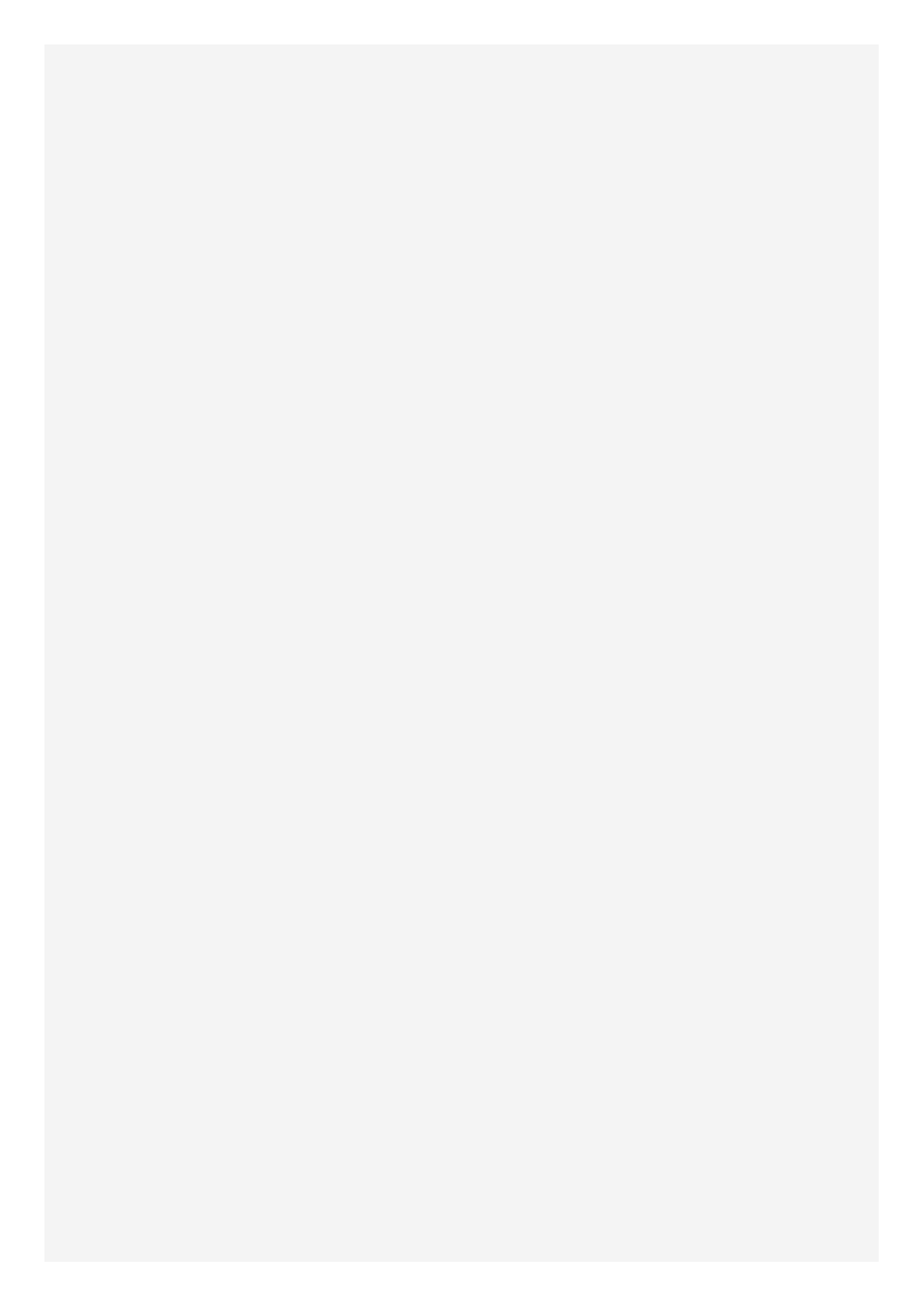# C.O.P.E. Acknowledgements

C.O.P.E. – COPD. Online. Patient. Education program content is based on the "Better Living with COPD – A Patient's Guide" that was developed by Lung Foundation Australia and Queensland Health. Additional educational resources, images and videos were drawn from the Lung Foundation's comprehensive suite of patient and health professional educational resources developed within the COPD National Program and other Lung Foundation projects.

The partnership with BUPA Health Foundation has enabled this content to be converted to an online training platform that delivers the educational component of pulmonary rehabilitation so that you can participate from the comfort of your home. Lung Foundation Australia also recognises the generous input from volunteer clinicians, patients and carers who contributed to the development of C.O.P.E.

### C.O.P.E. Clinical Working Group

- Ms Coralie Brannelly Respiratory Clinical Nurse Consultant Royal Darwin Hospital
- Ms Corinne French Senior Clinical Physiotherapist Gold Coast Hospital and Health Service
- Dr Helen Cameron-Tucker Senior Physiotherapist and Cardiopulmonary Coordinator Royal Hobart Hospital
- Ms Kay Farquharson Project Consultant, Nursing and Midwifery Northern Territory Health Department
- Ms Lyn Joseph Clinical Nurse Specialist, Respiratory Royal Hobart Hospital
- Ms Mary Roberts Clinical Nurse Consultant, Respiratory Ambulatory Care Westmead Hospital
- Dr Meredith King Chronic Cardiorespiratory Physiotherapist Prince of Wales Hospital
- Ms Pauline Hughes Nurse Practitioner Complex Chronic Disease Team, Queensland Health
- Dr Zoe McKeough Senior Lecturer, Discipline of Physiotherapy, Faculty of Health Sciences The University of Sydney

### C.O.P.E. Clinical Advisory Group

- Ms Helen Searle Assistant Director of Physiotherapy Thoracic Program Metro North Health Service District, Brisbane, QLD
- Mr James Walsh Physiotherapist, Advanced Clinician Clinical Specialist The Prince Charles Hospital
- Prof Peter Frith Professor in Respiratory Medicine Flinders University of South Australia
- Dr Sandra Mendel Director of Education Australian College of Rural and Remote Medicine

### C.O.P.E. Patient/Carer Working Group

- Ms Anne Baigent, Western Australia
- Ms Annie Buckley, Northern Territory
- Mr Ross Lloyd, Queensland
- Mr Ian Mills, Tasmania
- Mrs Caroline Polak Scowcroft, Australian Capital Territory
- Ms Helen Reynolds, Australian Capital Territory
- Ms Megan Rushton, New South Wales
- Mr John Ruttle, New South Wales
- Mr Dean Sherry, South Australia
- Mr Ian Venamore, Oueensland
- Mr Mike Watteau, Western Australia
- Project Manager Mr Nigel McPaul, Group Project Manager
- Reviewer Ms Elizabeth Harper, Director COPD National Program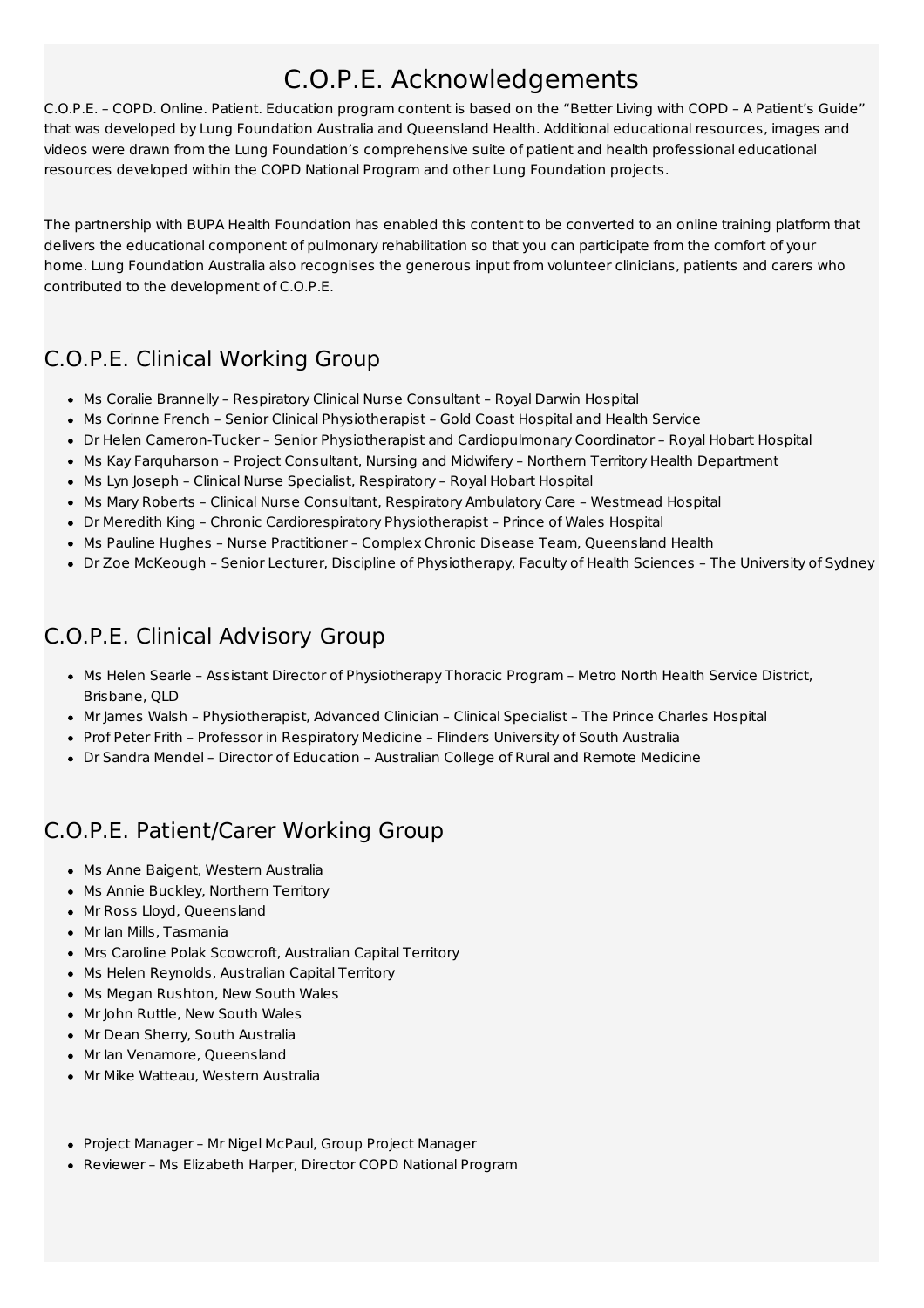## About Lung Foundation Australia

#### Who We Are

Lung Foundation Australia is a National not-for-profit organisation which aims to make lung health a priority for all in Australia. We are the only Australian organisation that represents patients of all types of lung disease.

We bring together key opinion leaders in respiratory medicine, physiotherapy, nursing and primary care to develop resources, training, and education to increase awareness of the importance of maintaining good lung health, provide better management and help support patients and carers living with a lung disease.

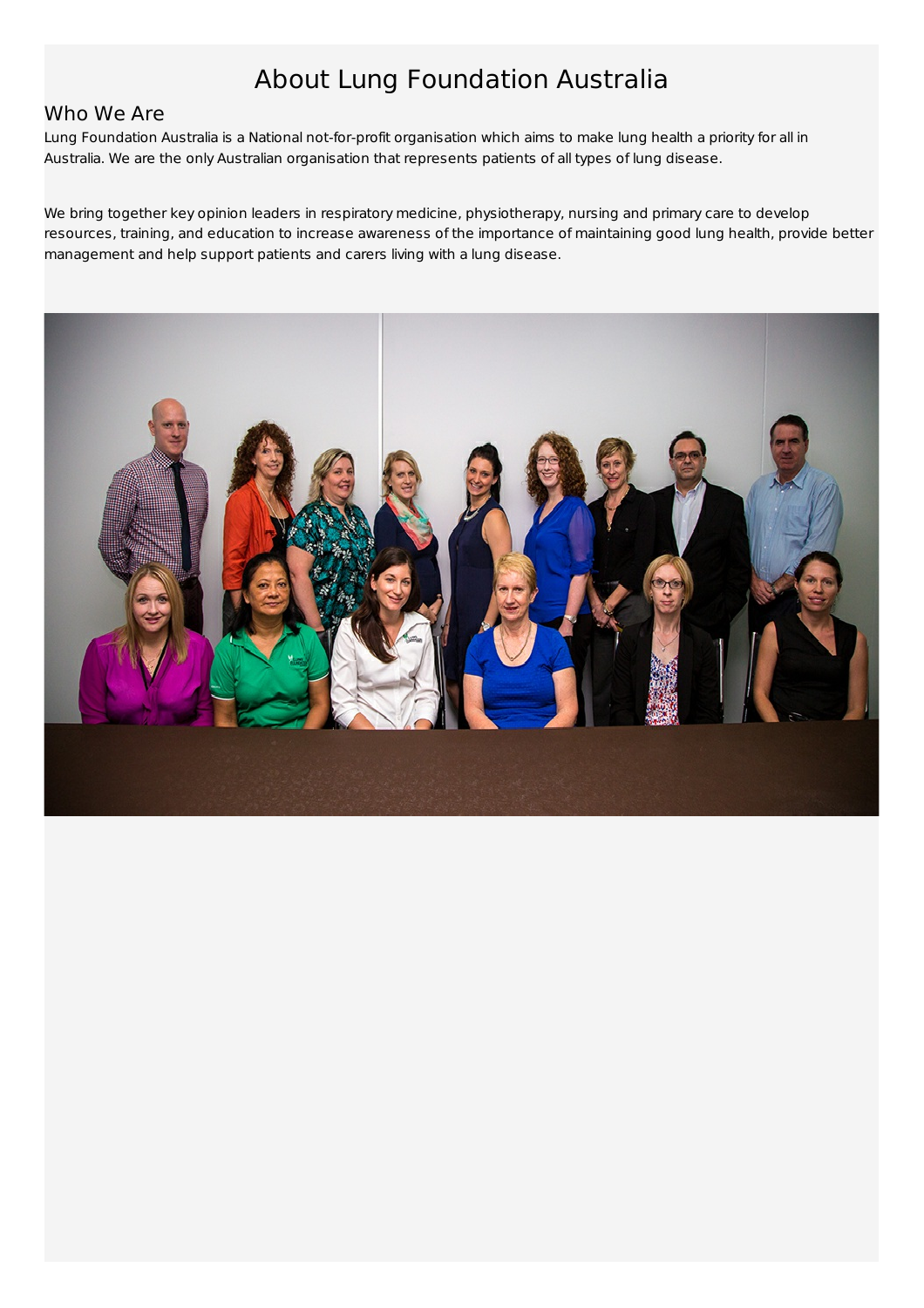## Our Strategic Goals and Our Values

### Our Strategic Goals

- Promote lung health
- Promote early diagnosis of lung disease
- Support those with lung disease and their carers
- Advocate for equitable access to evidence based care
- Support quality research

#### Our Values

To make lung health a priority for all, Lung Foundation Australia is:

- Community focused
- Quality focused
- Respectful of the individual
- Responsible for our work environment
- Striving for excellence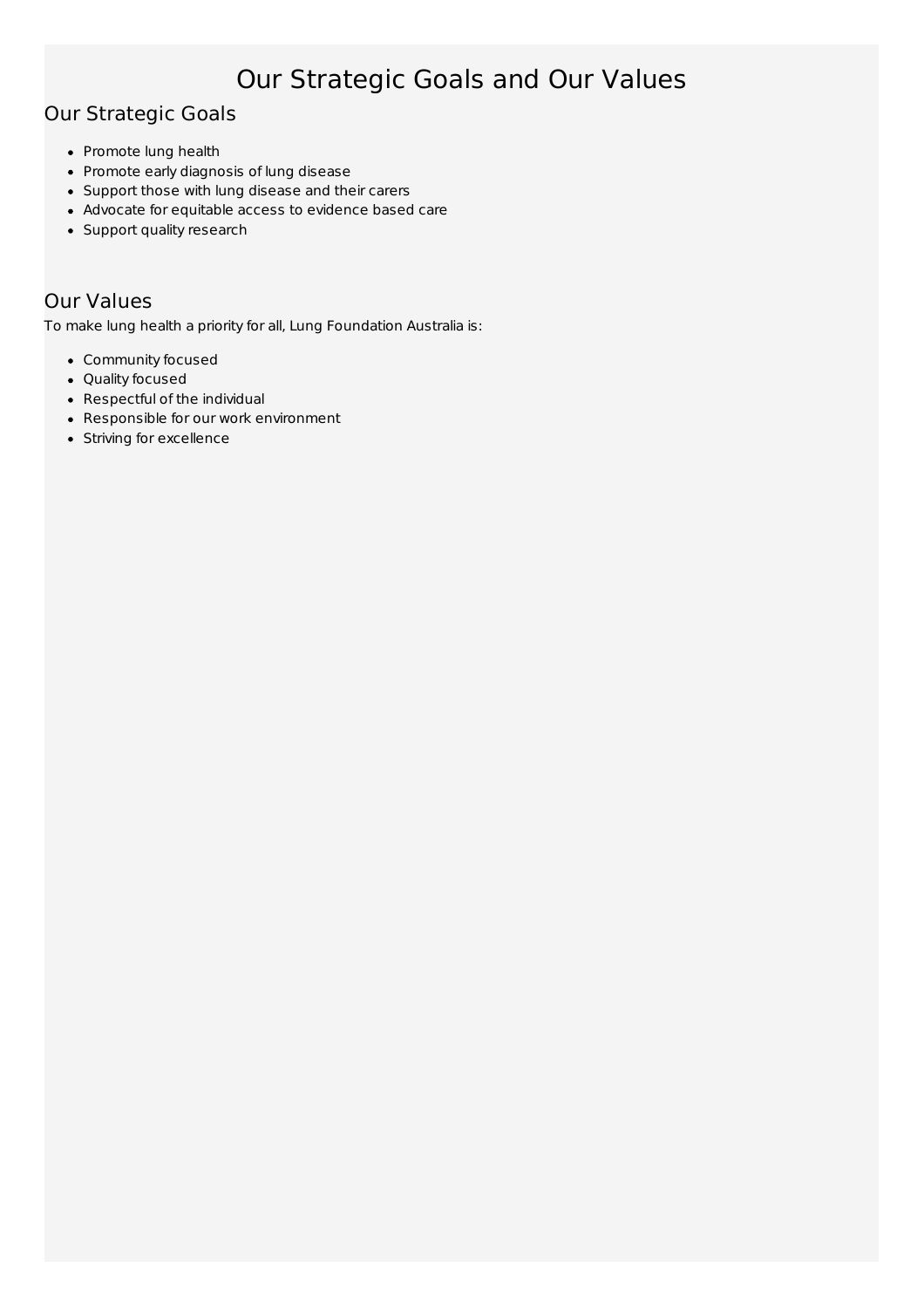# Contact Lung Foundation Australia

You can contact Lung Foundation Australia by:

#### Phone:

**Free call – 1800 654 301** (Information and Support staff are available to speak to you during business hours Monday to Friday)

### Email:

[enquiries@lungfoundation.com.au](mailto:enquiries@lungfoundation.com.au)

### Mail:

Information and Support Centre Lung Foundation Australia PO Box 1949 Milton, QLD 4064

#### Donate:

If you would like to support Lung [Foundation](http://lungfoundation.com.au/get-involved/donation/) Australia you can visit the donation page on the Lung Foundation Australia website.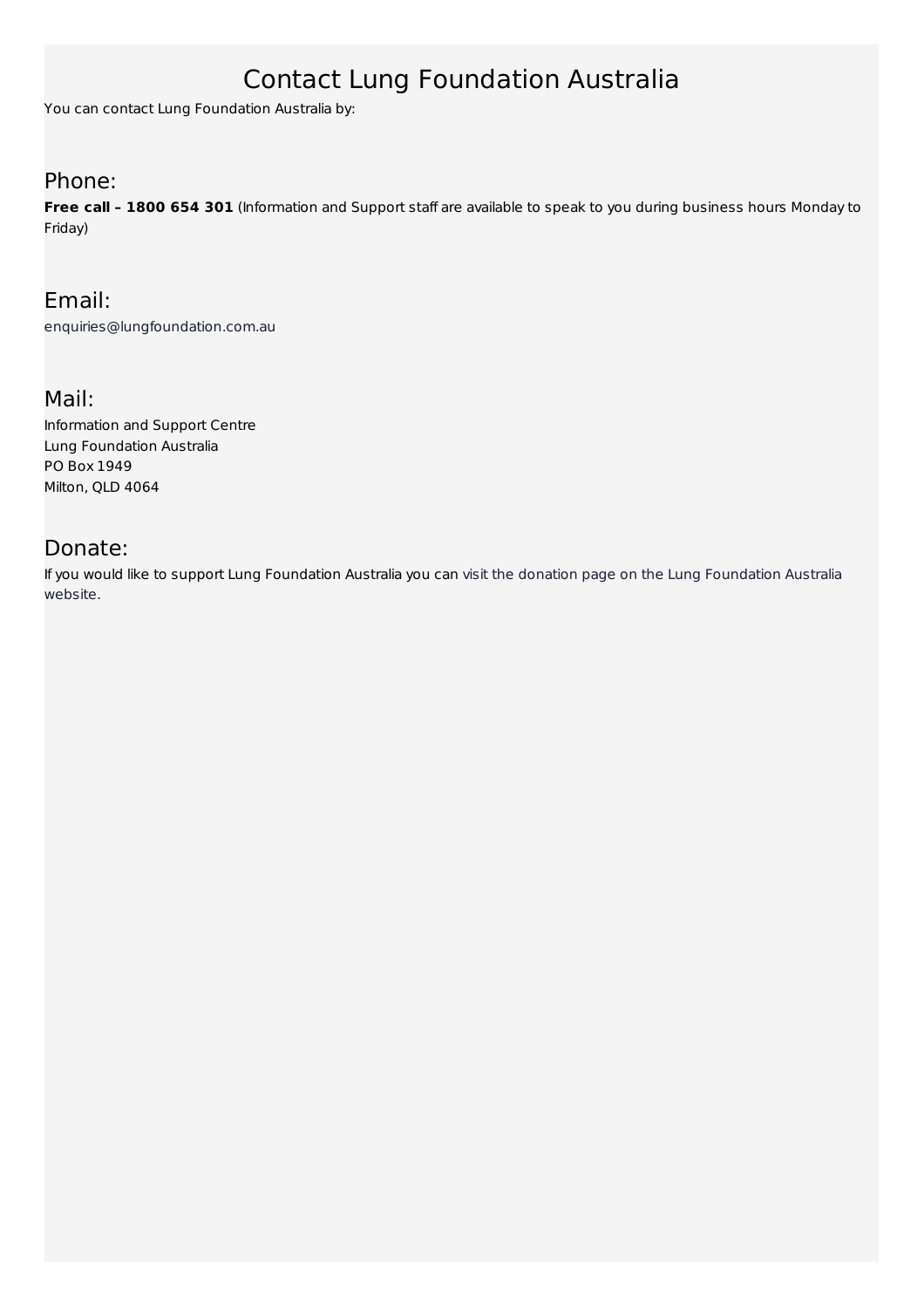# About Lung Foundation Australia's COPD National Program

The COPD National Program provides a strategic focus on the following areas:

- Promotion of early diagnosis of COPD:
	- Increasing community awareness of risk factors and symptoms
	- Encouraging health professionals to undertake regular risk assessment and screening
	- Community education sessions
- Promotion of accurate diagnosis with spirometry
- Reducing the impact of COPD by promotion of:
	- Pulmonary Rehabilitation and ongoing maintenance exercise
	- Self-management strategies for patients
- Provision of Guidelines, Education, Training and Clinical Resources for health professionals for the diagnosis and management of patients with COPD
- Education and support for patients:
	- Information and Support Centre
	- Toll-free 1800 number
	- Patient Education days
	- Patient support groups
	- Fact sheets and information booklets
	- Web-based training
	- Lung Care nurse
- Research grants
- Advocating policy changes for equitable access to services for people with COPD

Expert health professionals volunteer through committees to provide clinical guidance to the COPD National Program and a small team (3.2FTE) within the Lung Foundation:

- Director, COPD National Program
- Project Manager Primary Care
- Program Manager Lungs in Action and Pulmonary Rehabilitation
- COPD-X Guidelines Executive Officer
- Project Officer

The COPD National program is also supported by many patient and health professional volunteers who provide localised support to the above initiatives by mentoring and upskilling health professionals, running support groups and raising awareness in the community.

The COPD National program does not receive ongoing government funding and relies on funding through sponsorships, donations and competitive grants. A large portion of program sponsorships are from unconditional education grants from pharmaceutical companies.